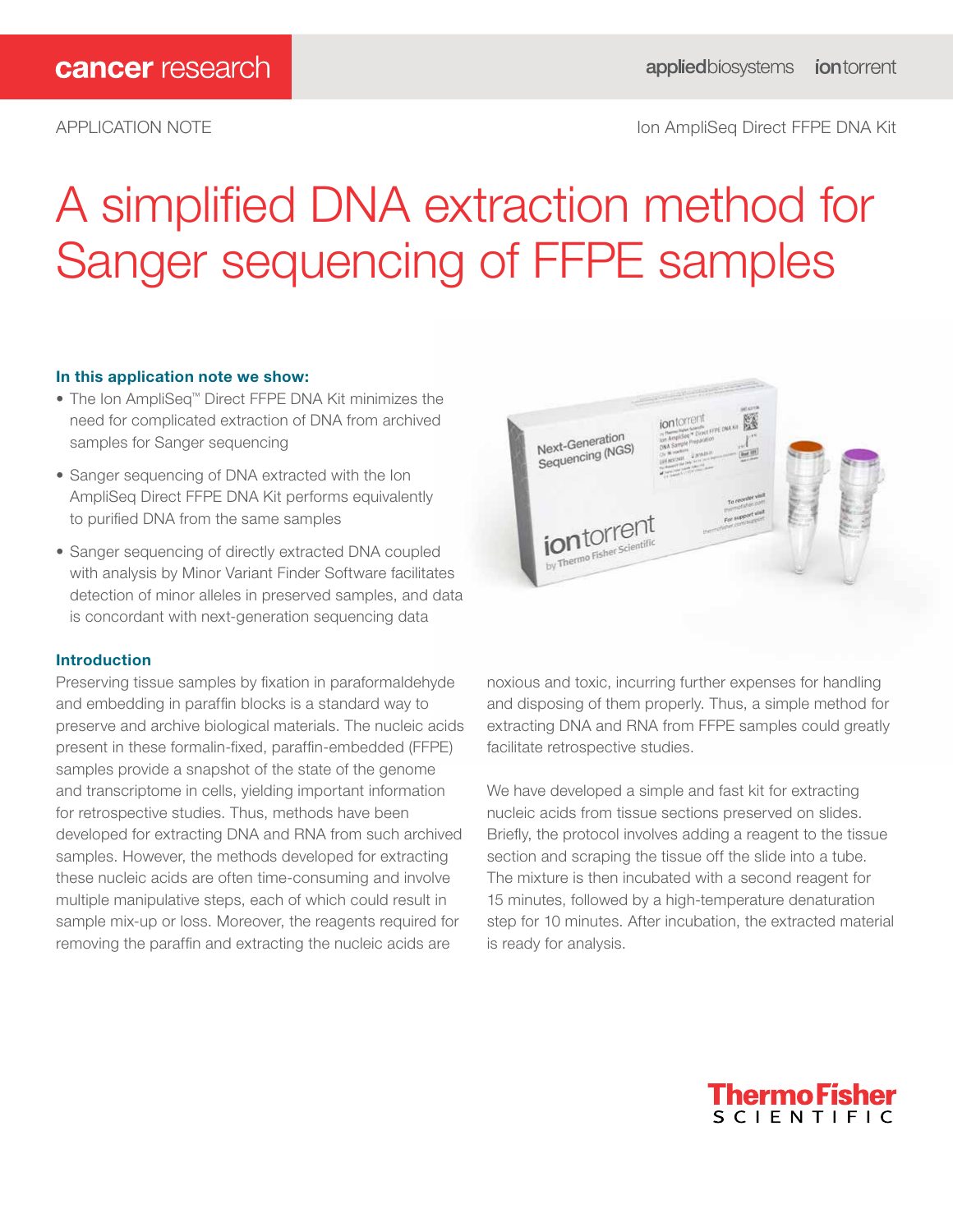The Ion AmpliSeq Direct FFPE DNA Kit was initially developed to streamline the input for generating Ion AmpliSeq™ libraries and sequencing on Ion Torrent™ next-generation sequencing (NGS) systems. In this application note, we show that DNA extracted with the Ion AmpliSeq Direct FFPE DNA Kit can also be used for Sanger sequencing on Applied Biosystems™ capillary electrophoresis (CE) platforms (Figure 1). To illustrate the utility of this workflow, we show how DNA extracted with the Ion AmpliSeq Direct FFPE DNA Kit can be used to detect single nucleotide variants (SNVs) in tumor tissues. We developed Minor Variant Finder Software, a userfriendly desktop software package specifically for the detection and reporting of SNVs in Sanger sequencing traces. Minor Variant Finder Software can detect variants at a frequency as low as 5% from as little as 1 ng of DNA extracted from FFPE samples. Together, these tools provide clinical researchers a rapid and powerful method for obtaining sequence information from archived samples.

# Protocol

The protocol for direct DNA extraction and Sanger sequencing is summarized below. For further details, please see the user guide for the Ion AmpliSeq Direct FFPE DNA Kit (Pub. No. MAN0014881), product bulletin for the

Applied Biosystems™ BigDye™ Direct Cycle Sequencing Kit (Pub. No. CO13911), and protocol summary for the Applied Biosystems™ BigDye™ XTerminator Purification Kit (Pub. No. 107PR04-01).

# Direct DNA extraction with the Ion AmpliSeq Direct FFPE DNA Kit

1.Using a single 20 μL pipette tip for each sample:

- a. Pipet 10 μL of Transfer Solution onto the region of interest of the FFPE tissue section mounted on a slide (Figure 2).
- b. Using the same 20 μL pipette tip, spread the Transfer Solution to ensure complete coverage of the region of interest, then scrape and break up the tissue with the pipette tip. The tissue should be a slurry of fine particles in the Transfer Solution.
- 2. Pipet the slurry from the slide into a 0.2 mL tube.
- 3. Pipet the slurry up and down at least 5 times.
- 4. If needed, use the same tip to repeat steps 1–3, transferring as much of the region of interest as possible into the tube.







Figure 2. Example of FFPE sample removal from slides. (A) A starting sample of human liver preserved as an FFPE section on a slide is shown. (B) Transfer Solution is added and the tissue is scraped off the slide. In some cases, this is facilitated by using a 20 μL pipette tip as a squeegee. (C) The slide with paraffin left behind is shown after transfer of the scraped material to a new tube.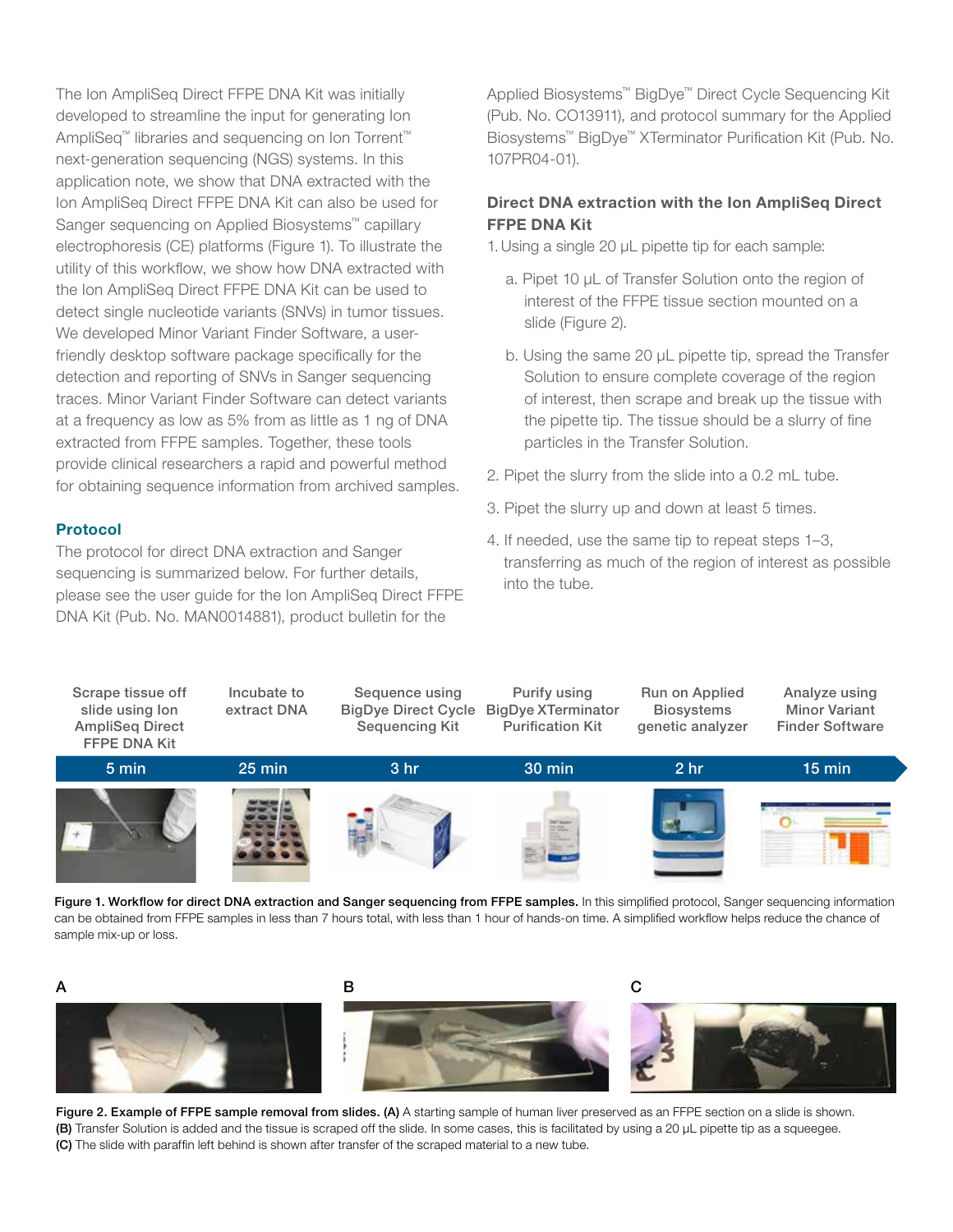Note: The final volume of slurry may vary, but no volumetric adjustment during steps 5–8 is required.

- 5. Add 21 μL of Direct Reagent to the tube.
- 6. Set a pipette to 30 μL, then mix the Direct Reagent and slurry by pipetting up and down 10 times.
- 7. Incubate samples at 65°C for 15 minutes, then 95°C for 10 minutes. Please note that the extra incubation step at 95°C for 10 minutes is not in the protocol for Ion AmpliSeq library preparation.
- 8. Centrifuge briefly to collect contents at the bottom of the tube. The bottom phase contains the extracted DNA and can be used for sequencing.

# Sanger sequencing with BigDye Direct and BigDye XTerminator kits

- 1. Combine 1.5 µL M13-tailed sequencing primers (0.8 µM each primer), 5 µL BigDye<sup>™</sup> Direct PCR Master Mix, and 1–3.5 µL extracted DNA. Bring total volume to 10 µL with water. Amplify on a thermal cycler using the thermal cycling profile provided in the BigDye Direct Cycle Sequencing Kit user guide (Pub. No. 4458016). If Minor Variant Finder Software is being used, set up duplicate reactions for sequencing the forward and reverse strands. A DNA extract from a tissue section that appears histologically normal can be used as a control sample.
- 2. Add 2 µL BigDye<sup>™</sup> Direct Sequencing Master Mix and 1 µL of either forward or reverse M13 sequencing primer. Run the reactions in a thermal cycler using the sequencing profile provided in the BigDye Direct Cycle Sequencing Kit user guide.
- 3. For each reaction, combine 45 µL SAM™ Solution with 10 µL XTerminator<sup>™</sup> Solution as indicated in the BigDye XTerminator Purification Kit user guide (Pub. No. 4374408). Mix well and add 55 µL of the slurry to each sequencing reaction, making sure the slurry is well suspended between addition steps.
- 4. Place plate on a vortexer and shake for 30 minutes.
- 5. Centrifuge plate at 1,000 x *g* for 1 minute. Run samples on an Applied Biosystems™ CE instrument using the appropriate run module.
- 6. Analyze .ab1 files using Minor Variant Finder Software.

# **Results**

To demonstrate the direct DNA extraction and Sanger sequencing workflow, we obtained tumor samples from various tissue types with different oncogenic alleles and frequencies. Each sample was a 7 µm section from FFPE tissue mounted on a glass microscope slide. The efficiency of direct DNA extraction was determined by measuring the yield of DNA obtained from these samples using the Invitrogen™ Qubit™ 3 Fluorometer. In general, the yield and concentration of DNA in the extract was adequate for downstream analysis by Sanger sequencing (Table 1). At a recommended DNA input of at least 1 ng for sequencing using the BigDye Direct Cycle Sequencing Kit, each sample provided sufficient DNA for many Sanger sequencing reactions.

Table 1. DNA concentration and yield obtained from each 7  $\mu$ m mounted section that was extracted using the Ion AmpliSeq Direct FFPE DNA Kit.

| <b>Sample</b><br>name | <b>Tissue type</b> | <b>Concentration</b> | Yield  |
|-----------------------|--------------------|----------------------|--------|
| Control               | Normal liver       | $3.2$ ng/ $\mu$ L    | 48 ng  |
| 1188466b              | Uterus             | 26.4 ng/µL           | 396 ng |
| 1188945b              | <b>Brain</b>       | $6.0$ ng/ $\mu$ L    | 89 ng  |
| 1189051b              | Lung               | $21.6$ ng/ $\mu$ L   | 324 ng |
| 35466214              | Pancreas           | 10.8 ng/µL           | 162 ng |
| 370                   | Melanoma           | 19.5 ng/µL           | 293 ng |

The suitability of direct DNA extraction for Sanger sequencing was determined by comparing Sanger sequencing reactions performed with directly extracted DNA and column-purified DNA from the same FFPE block. For each of the tissue sections, we sequenced 10 ng of DNA obtained by column purification and 10–20 ng (1–2 µL) of DNA obtained by direct extraction. Sequencing primers were chosen using the Primer Designer™ Tool (thermofisher.com/primerdesigner). For optimal flexibility, the database of the Primer Designer Tool includes sequencing primer combinations for different-size amplicons of the same locus. For these experiments, the sequencing primers chosen were selected for the shortest amplicons that would facilitate sequencing of degraded DNA from FFPE samples.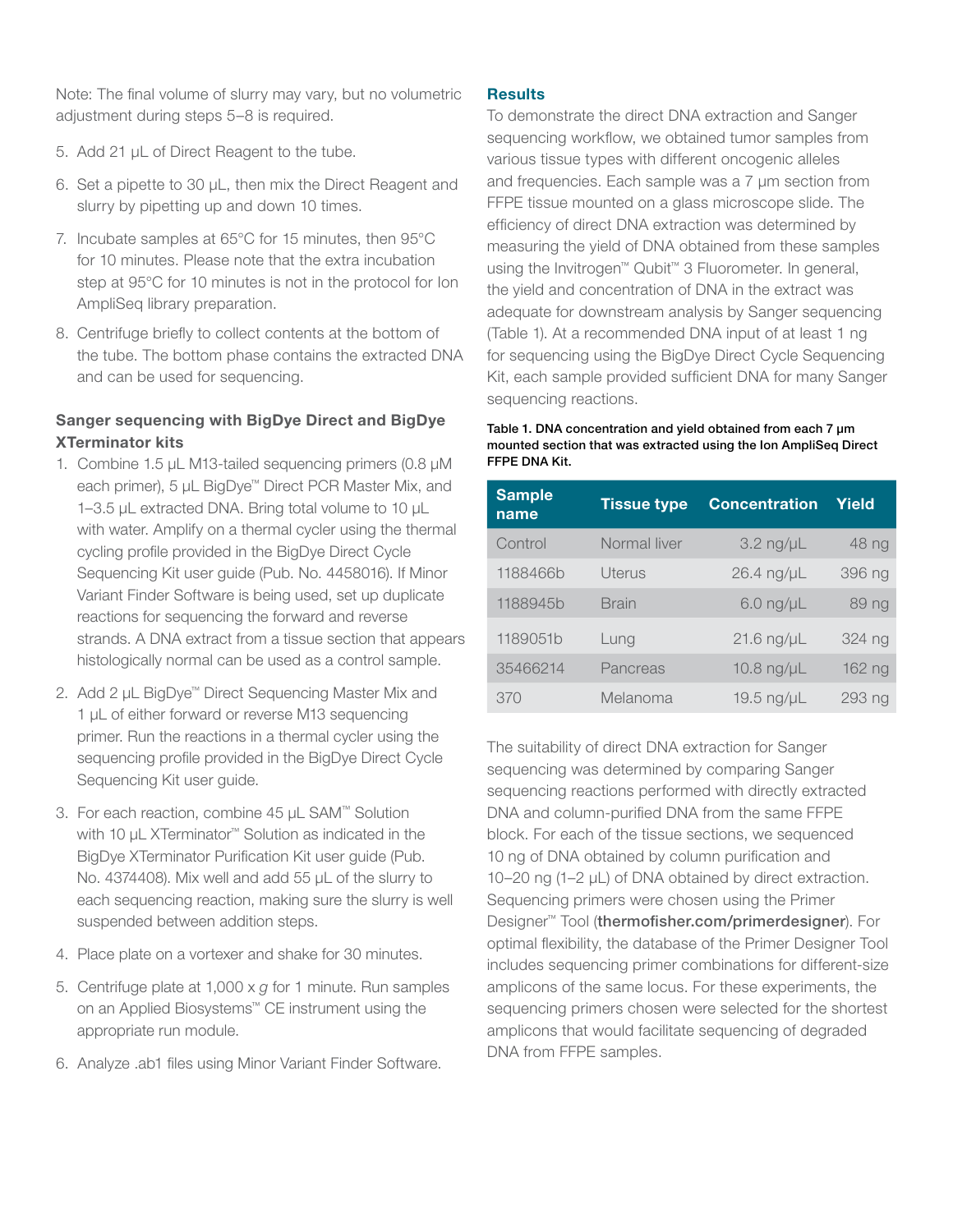In each case, the sequencing quality metrics were similar between directly extracted DNA and column-purified DNA from the same FFPE sample, indicating that components present in the extract did not interfere with the Sanger sequencing reactions (Figure 3). Furthermore, the sequencing traces were also indistinguishable (example shown in Figure 4). The level of background sequence was low, the same somatic variant SNP was detectable, and no novel SNP differences were observed between the reactions. Therefore, DNA directly extracted from FFPE samples can provide quality Sanger sequencing data with a streamlined workflow.

To determine the efficiency of using directly extracted DNA to examine allele frequencies, we analyzed the Sanger sequencing traces using Minor Variant Finder Software and compared the results to SNP variant frequencies determined by NGS. DNA was purified from a single tissue section using a column-based protocol and sequenced by NGS using the Ion AmpliSeq™ Cancer Hotspot Panel v2. DNA from a different section of the same tumor sample was extracted using the same column-based protocol and sequenced in the forward and reverse directions by Sanger sequencing. Finally, DNA from a third section of the same tumor sample was extracted using the Ion AmpliSeq Direct FFPE DNA Kit and sequenced in the forward and reverse directions by Sanger sequencing. After Sanger sequencing, allele frequencies of the samples were determined using Minor Variant Finder Software.



Figure 3. Comparison of CE quality scores of Sanger sequencing traces. QC metrics obtained by sequencing the indicated samples were similar between the directly extracted DNA and columnpurified DNA from a different section of the same block. QV20+ is the total number of bases in the trace that have quality values of at least 20.



Figure 4. Comparison of sequencing traces. (A) Sequence of the *IDH1* locus from control-purified genomic DNA from a normal sample. (B) Sequence of the *IDH1* locus from column-purified DNA from an FFPE brain tumor sample. Note the SNP variant observable in this sample (circled). (C) Sequence of the *IDH1* locus from DNA directly extracted from the same brain tumor sample. The quality of the sequencing trace was indistinguishable from the trace obtained with purified DNA. The same SNP variant (circled) was detected with both methods.